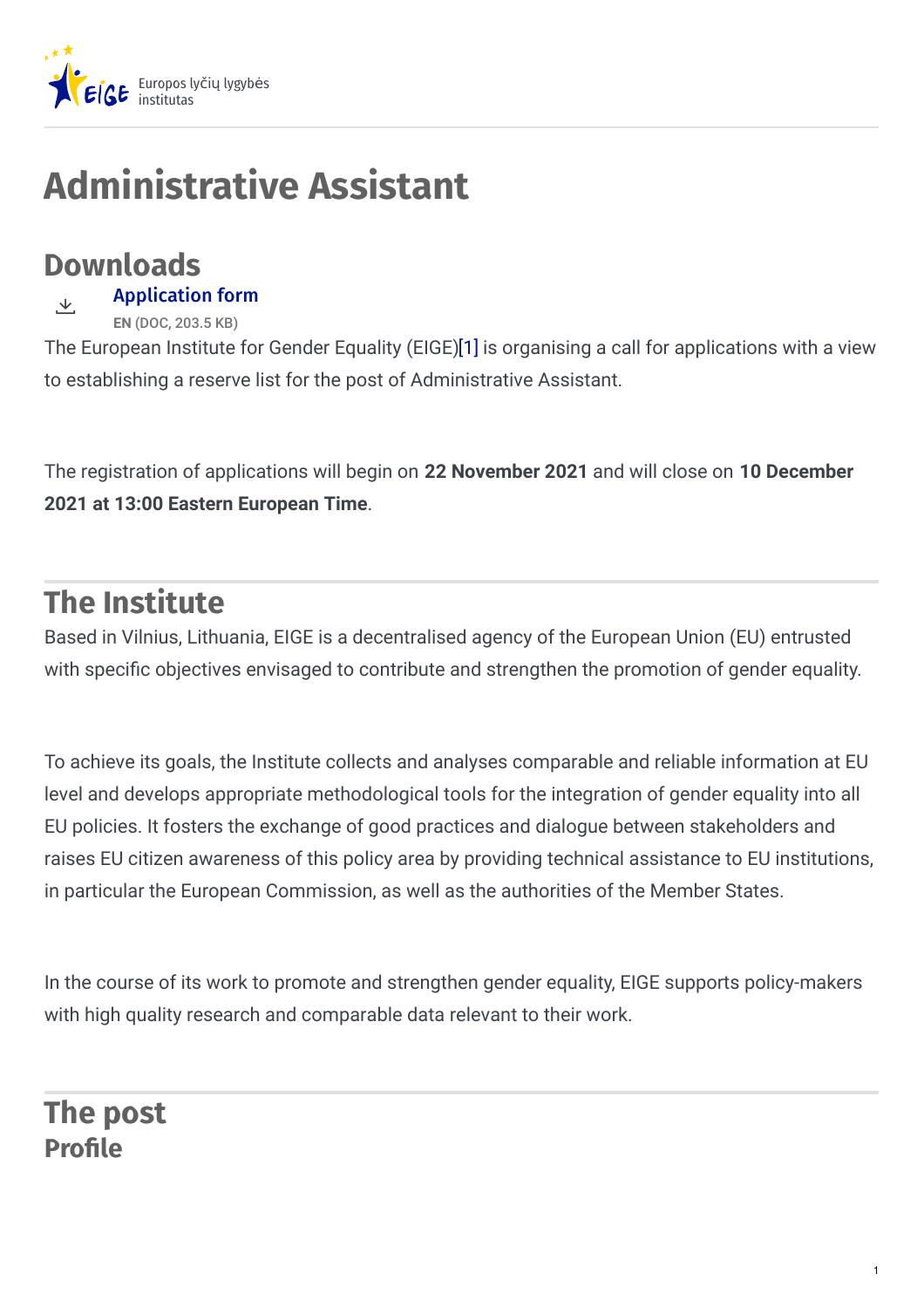Reporting to the Head of Administration, the jobholder shall provide administrative and organisational support to the Administration Unit, including document management, internal communication and logistical needs, and provide assistance with the financial management of expenditure and contracts by examining and preparing cost-statements for establishing financial documents for commitment, acceptance and payments, recoveries, etc.

The post demands a team player who is forward-thinking, analytical, well-organised and structured, one who constantly searches for ways to improve, shares learning and information and who works efficiently as part of a multicultural and multidisciplinary team.

#### **Duties**

The responsibilities of the post include the following tasks and activities:

provide assistance in coordinating the administrative and financial activities of the Unit; ensure sound document management by keeping relevant files up-to-date, guaranteeing the archiving of files and maintaining the central archive;

assist in organising internal and external events (such as meetings, workshops, training events, selection procedures, public events, etc.);

ensure proper and timely attribution and follow up of incoming communication (post and email) and that deadlines are respected;

manage information and procedures on missions, annual leave, absences and personnel administration formalities using the applicable IT tools;

provide advice to staff on HR procedures in accordance with relevant rules and policies;

assist in drafting rules and procedures in the areas covered by the administration unit,

provide support in establishing and disseminating good practices;

ensure compliance with relevant regulations, rules, procedures and internal control requirements;

take, transcribe and prepare notes, minutes, routine correspondence, presentations and / or other documents as required;

draft responses to queries under the supervision of the Head of Unit or function officers; ensure data entry and verification of data in relevant administrative databases;

act as Operational and Financial Initiator for the financial transactions and manage invoices, commitments, etc.;

perform varying roles in ABAC;

initiate and administer procurement procedures for services or goods under the competence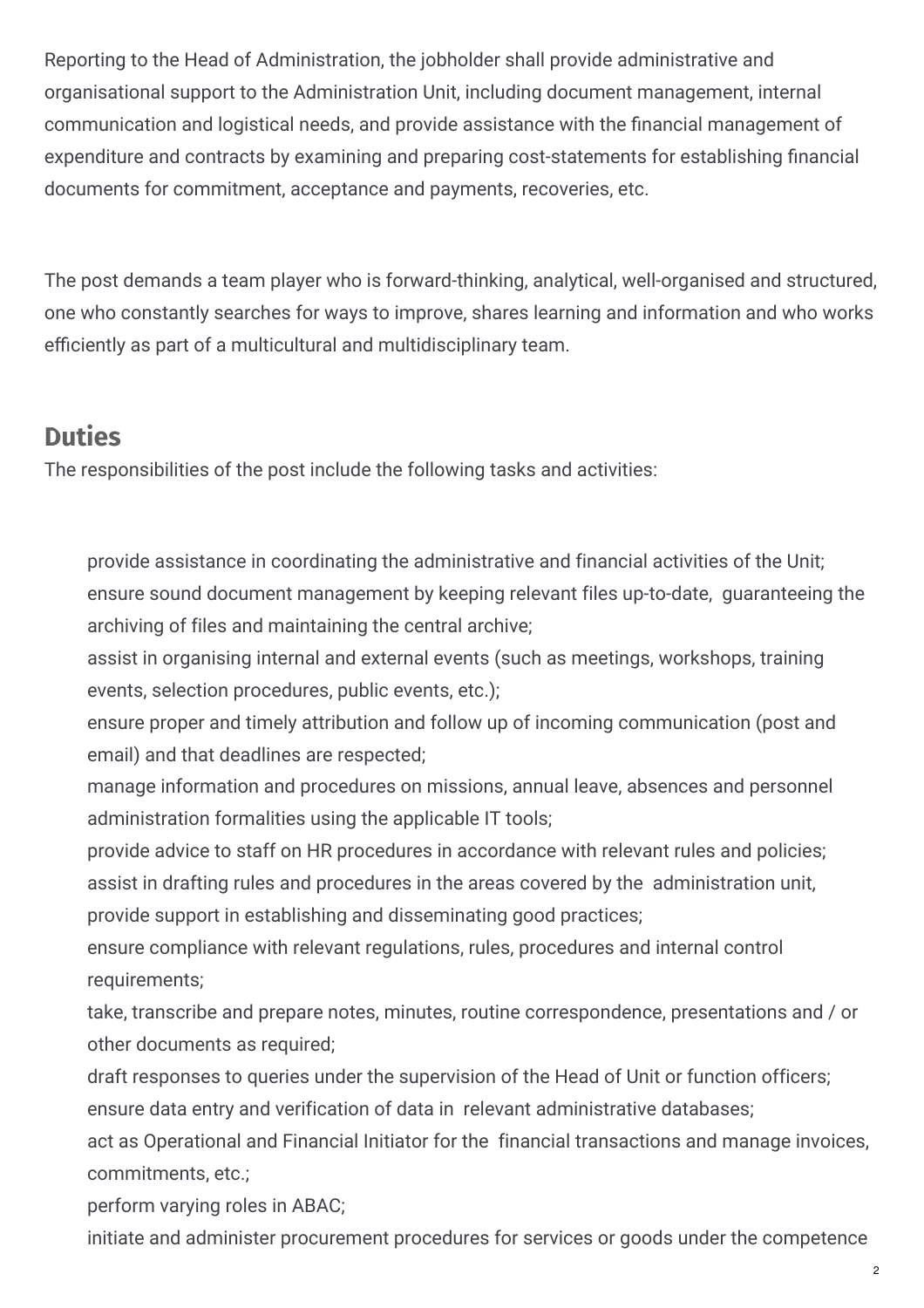of the administration unit, monitor respective budgets, collaborate with contractors; act as a back-up for Unit colleagues and other Institute's staff members, as needed; carry out other administrative and organisational duties as required.

#### **Qualifications & experience required Formal requirements**

To be considered eligible for selection, an applicant must meet by the closing date of this call, the following formal requirements:

a post-secondary education attested by a diploma, or a secondary education attested by a diplom[a\[2\]](https://eige.europa.eu/lt/recruitment/eige-2021-ca-15-fg2#_ftn2) giving access to post-secondary education plus appropriate professional experience of three years;

nationality of an EU Member State;

a good command, both spoken and written, of at least two official EU languages;

entitlement to full rights as a citizen;

have fulfilled any obligations imposed by national laws concerning military service; be physically fit to perform duties linked to the post.[\[3\]](https://eige.europa.eu/lt/recruitment/eige-2021-ca-15-fg2#_ftn3)

### **Selection criteria**

Essential:

at least three years' professional experienc[e\[4\]](https://eige.europa.eu/lt/recruitment/eige-2021-ca-15-fg2#_ftn4) gained after the award of the relevant qualification and at a suitable level corresponding to performance of tasks as defined in section 2 (The post);

proven experience in carrying out administrative or support tasks complying with legal requirements;

experience in preparing correspondence and other documentation for internal and/or external partners;

a thorough knowledge of Microsoft Office (Word, Excel, Power Point and Outlook). excellent command of English, both oral and written, and the ability to communicate with individuals at all levels;

high level of service mindedness and the ability to adapt to changing organisational needs; ability to manage multiple tasks and priorities, work under pressure and meet tight deadlines and to ensure accuracy;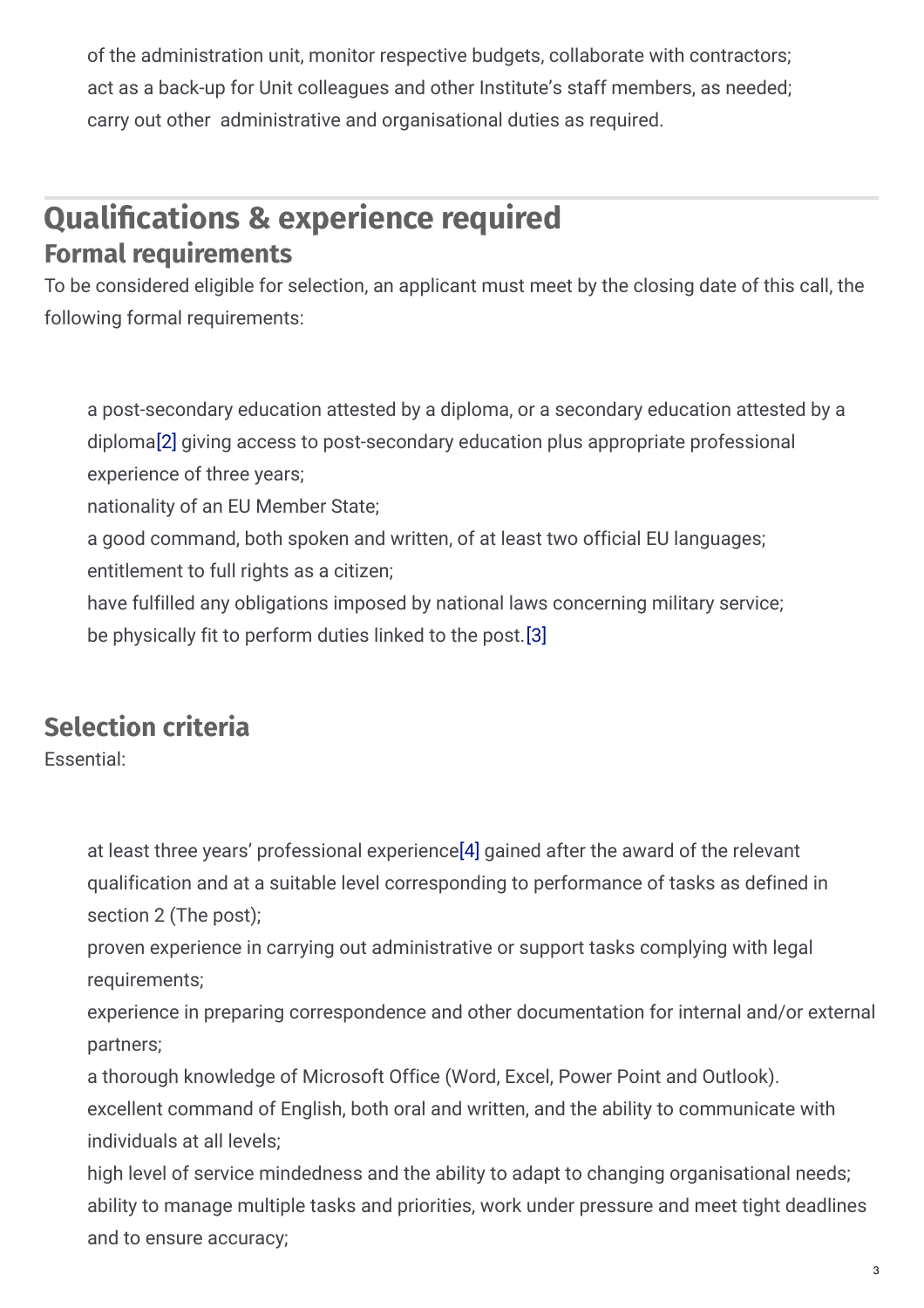ability to critically assess own performance and be open to learn from experience excellent ability to work in a team as well as in a proactive and autonomous way; high level of discretion and ability to handle confidential matters; excellent interpersonal, coordination, organisational, administrative and problem solving skills.

Advantageous:

experience of working with electronic data management systems; experience with IT tools used in EU institutions awareness of and support for gender equality; work experience in an international or European Union organisation; good knowledge of additional EU languages.

### **Selection procedure**

The selection procedure includes the following steps:

Only duly completed applications submitted electronically within the deadline will be taken into consideration.

Each duly completed application will be examined with a view to establishing that the candidate meets all eligibility criteria.

Eligible applications will be evaluated by the appointed Selection Committee based on selection criteria defined in this vacancy notice. Depending on the number of applications received, the Selection Committee may apply stricter requirements within the selection criteria noted above.

The best-admissible candidates will be short-listed for interviews.

Interviews and written tests will be in English.

During the interview, the Selection Committee will examine the candidates' profiles and assess their relevancy for the post in question. On the day of the interview, candidates may also be required to undergo a competency assessment exercise.

On the day of interview, candidates will be requested to present originals and copies of documents detailing citizenship in particular a copy of identity card, passport or other official document specifying citizenship.

If at any stage of the procedure, it is established that information in the application has been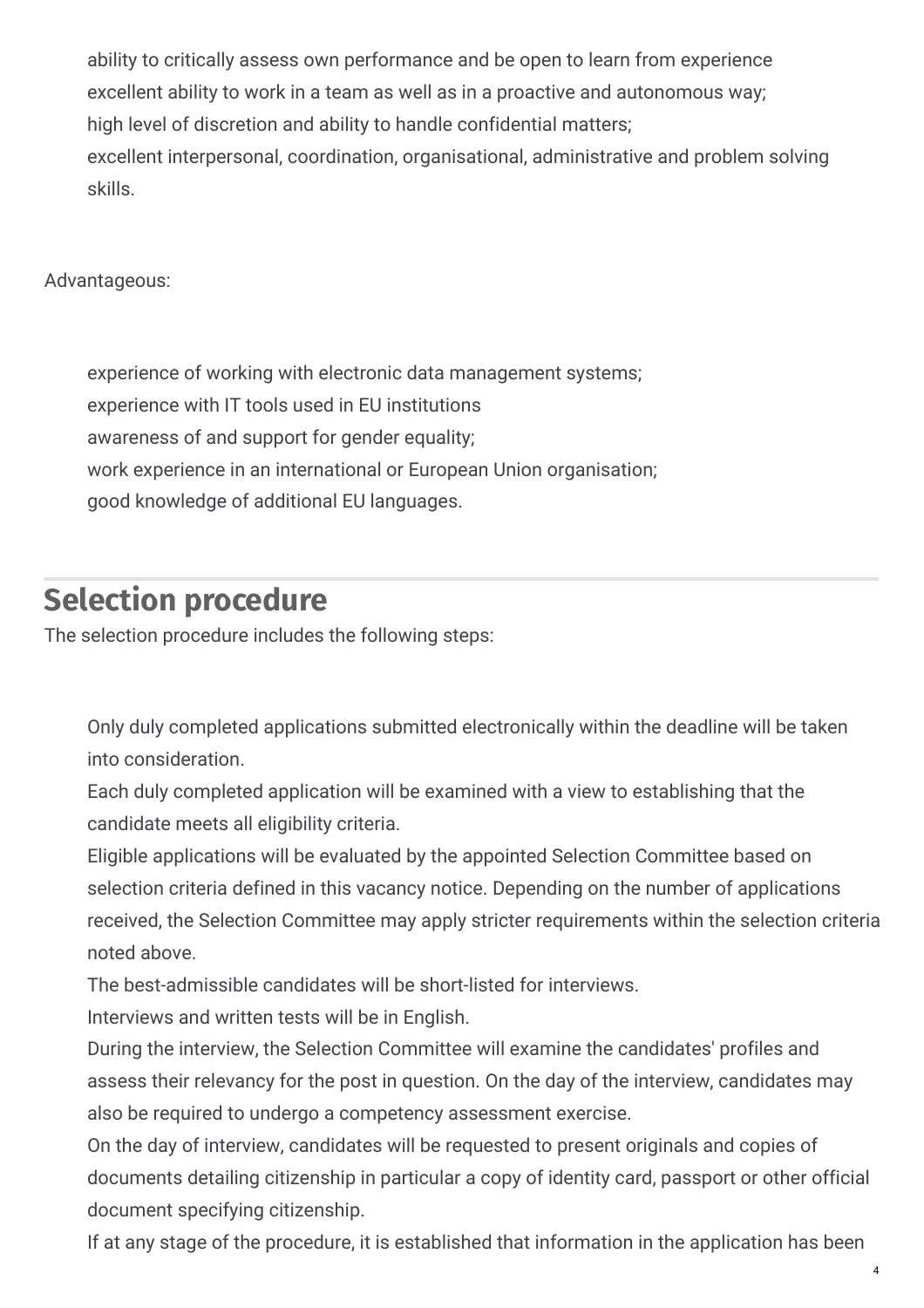knowingly falsified, the candidate shall be disqualified from the selection process. Successful candidates will be included in a reserve list which will be valid for 12 months. The validity of this list may be extended. Each candidate will be informed by letter whether or not s/he has been placed on the reserve list. However, inclusion of candidates on the reserve list does not guarantee employment.

EIGE's Director will appoint the selected jobholder from the reserve list, taking into account a gender balanced, geographically diverse organisation.

The internal proceedings of the Selection Committee are confidential and any contact with its members is strictly forbidden. Soliciting on behalf of a candidate can lead to immediate disqualification.

For applications to be valid, candidates must complete an EIGE application form available here. It is to be forwarded electronically to [eige.hr@eige.europa.eu](mailto:eige.hr@eige.europa.eu) . The subject title should include the vacancy reference number.

Applicants are requested not to attach any supporting documents at this stage. Only candidates invited to an interview will be asked to present copies of documents for verification. Applications will not be returned to candidates but will be kept on file by the Institute in line with its data protection guidelines.

Due to the large volume of applications only candidates selected for the interviews will be contacted.

## **Conditions of employment**

The place of employment is Vilnius Lithuania. EIGE operates from a modern and fully computerised office space based in the city's Old Town.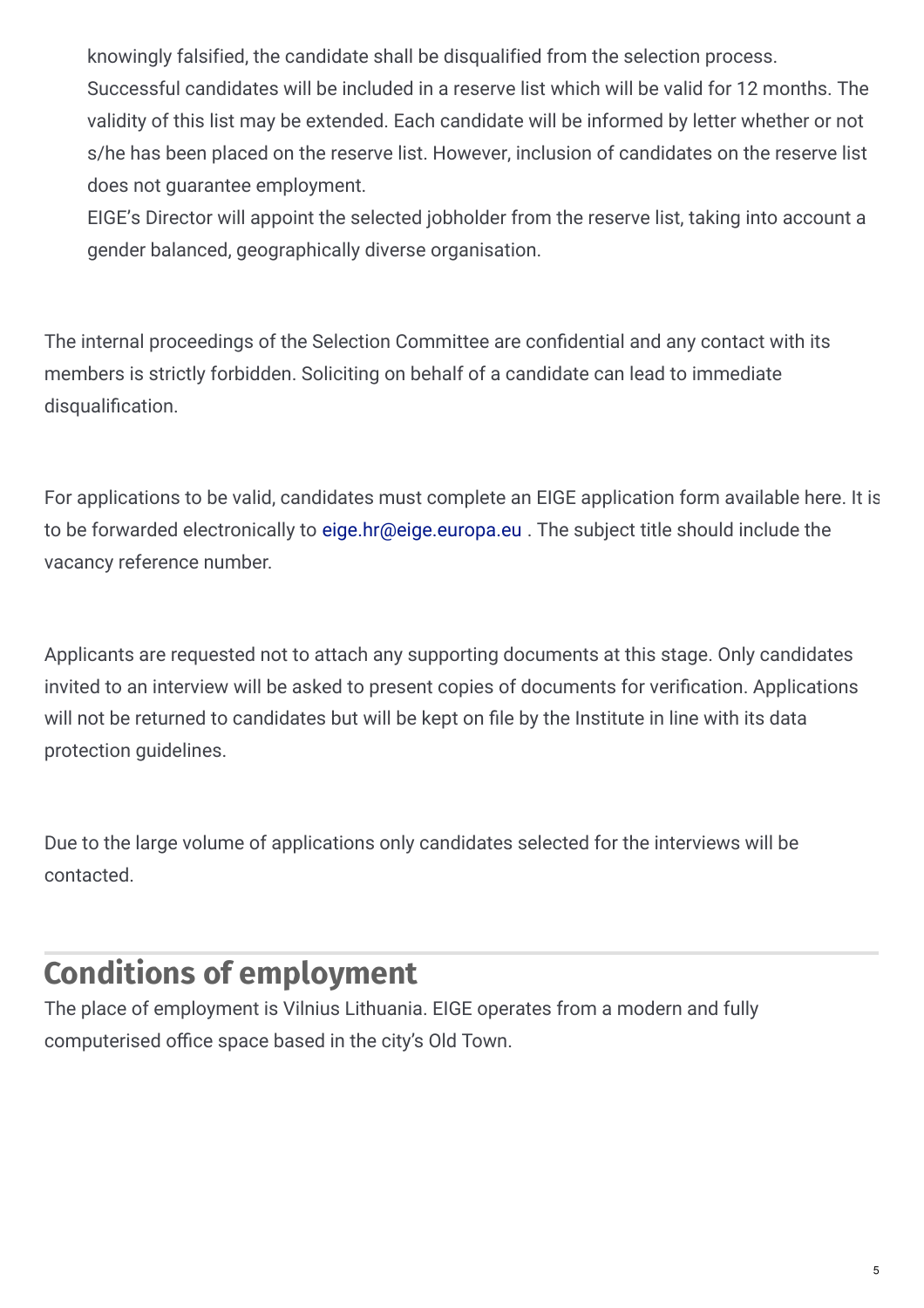The jobholder shall work in a multicultural environment where social dialogue is considered very important. EIGE applies a participatory approach to its work and encourages an open dialogue between management and staff. Colleagues work closely together as much of the work is organised around cross-unit project teams. EIGE is committed to the principle of zero tolerance towards harassment at work.

Working time is based around flexitime and core working hours, as defined in the EU Staff Regulations. In addition to training opportunities, EIGE offers various support and well-being measures for staff members and their families such as contributions to schooling costs.

A Contract Agent contract under Article 3a pursuant to the conditions of employment of other servants of the European Union shall be offered, subject to nine months' probation. The duration of the contract will be three years and may be renewed.

Remuneration of Contract Agents consists of the basic salary as well as various allowances depending on personal situation of the jobholder. This post is graded either at grade 4 or grade 5, depending on the experience of the chosen candidate. For information, the current gross basic salary before deductions and the correction coefficient weighting of 76.6 for Lithuania, starts at approximately €2,169 for grade 4 and at approximately €2,454 for grade 5. Salaries are exempt from national taxation but are subject to tax at source. Deductions for medical insurance, pension and unemployment insurance also apply.

## **Independence & declarations of interest**

The jobholder will be required to enter into a commitment to act independently in the public interest and to make complete declarations of any direct or indirect interests that may be considered prejudicial to his/her independence. Candidates must confirm their willingness to do so in their application.

## **Equal opportunities**

The Institute applies a policy of equal opportunities and accepts applications without distinction on any grounds.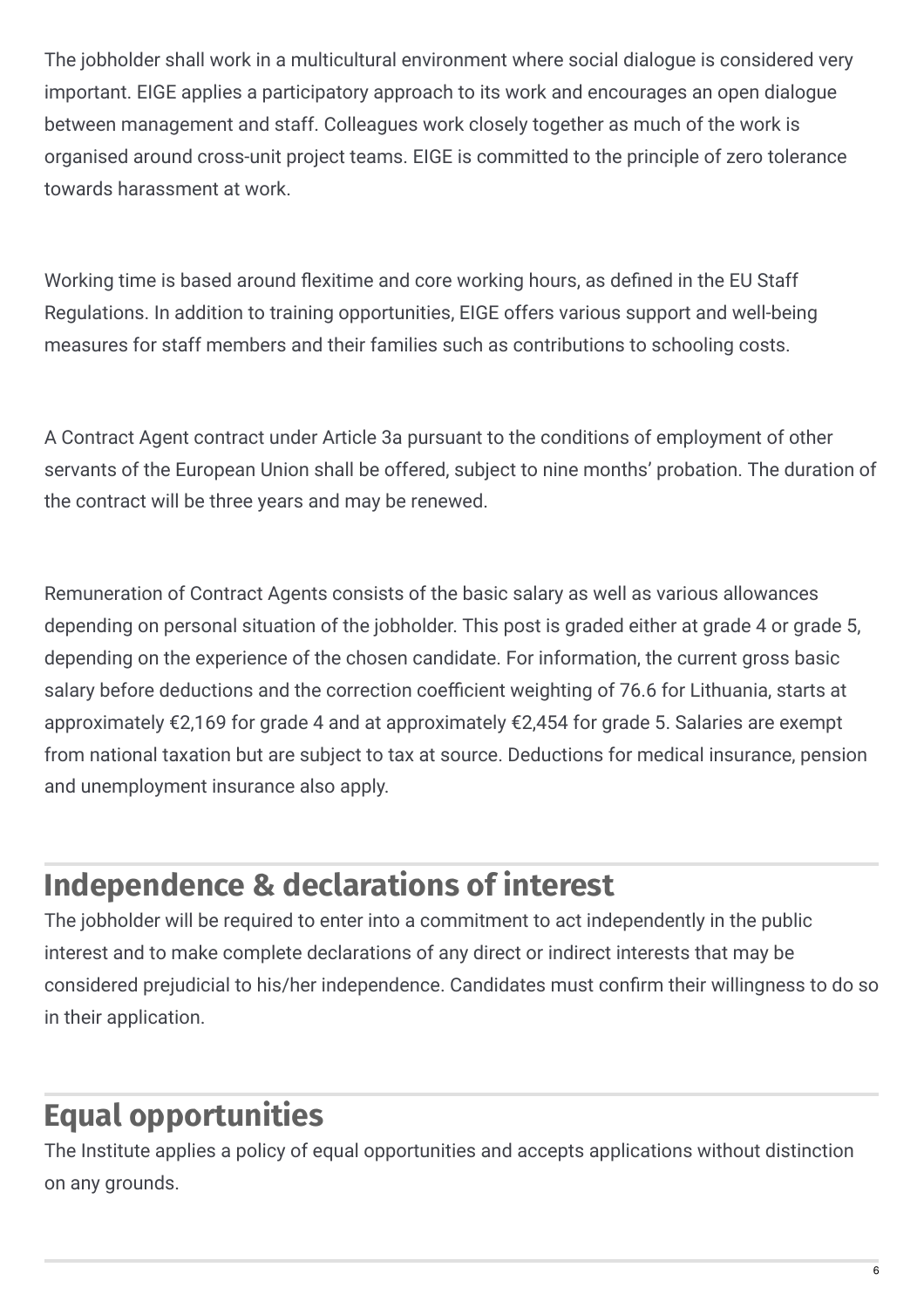## **Appeal procedures**

If a candidate considers that s/he has been adversely affected by a particular decision, s/he can lodge a complaint under Article 90(2) of the Staff Regulations of Officials and Conditions of Employment of Other Servants of the European Union, by writing to The Director, European Institute for Gender Equality, Gedimino Prospektas 16, Vilnius, Lithuania LT01103.

The complaint must be lodged within three months. The time limit for initiating this type of procedure (see Staff Regulations as modified by Council Regulation No 723/2004 of 22nd March 2004 published in the Official Journal of the European Union L 124 of 27th April 2004 <http://europa.eu.int/eur-lex>) starts to run from the time the candidate is notified of the act adversely affecting her/him.

Pursuant to Article 195(1) of the Treaty establishing the European Community and in accordance with the conditions laid down in the Decision of the European Parliament of 9 March 1994 on the Staff Regulations and the general conditions governing the performance of the Ombudsman's duties, published in Official Journal of the European Union L 113 of 4 May 1994, it is also possible to write to: The European Ombudsman, 1 Avenue du Président Robert Schuman, CS 30403 67001 Strasbourg Cedex, France.

Further details on [appeals](https://eige.europa.eu/selection-procedure-appeals-further-details)  $\rightarrow$ 

### **Protection of personal data**

As the body responsible for organising the competition, the EIGE ensures that applicants' personal data are processed as required by Regulation (EU) 2018/1725 of the European Parliament and of the Council of 23 October 2018 on the protection of natural persons with regard to the processing of personal data by the Union institutions, bodies, offices and agencies and on the free movement of such data.

Personal data shall thus be processed solely for the purpose of the selection procedure.

EIGE's privacy statement on the personal data [processing](https://eige.europa.eu/data-protection#:~:text=Any personal data you submit to the Institute,privacy notice linked to the specific processing operation)  $\rightarrow$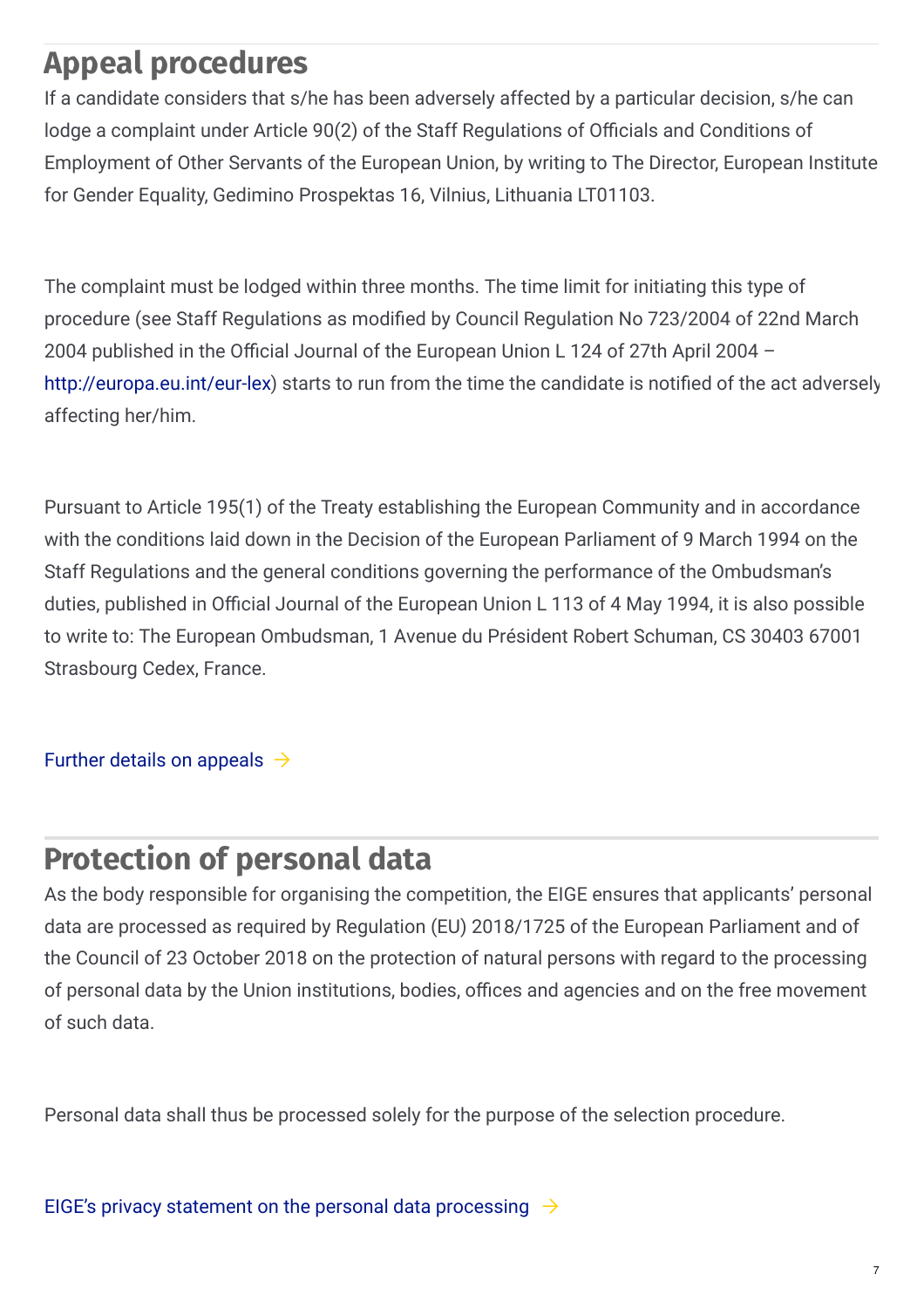## **Lithuania & life in Vilnius**

Lithuania is a member of the Schengen Area and it borders Latvia, Belarus, Poland and the Kaliningrad region of Russia. Its western coastline - noted for its fine beaches, dunes and majestic pines - straddles the Baltic Sea.

Vilnius has an estimated population of just over 550,000 people. In addition to ample green spaces, it is beautifully situated on the banks of the river Neris, offering excellent opportunities for outdoor activities. Vilnius has impressive Baroque, Gothic, Renaissance and Russian architecture as well as one of Europe's largest medieval old towns, a UNESCO World Heritage site since 1994. It has been a university city since the Middle Ages.

Today it is the centre of the country's politics, business, science, culture and entertainment and it attracts an increasingly varied assortment of local and international events. The city centre of Vilnius is compact, clean and safe. In addition to hosting a number of international schools, Vilnius has a well-developed infrastructure and ambitious future plans.

The city is easy to get around, has a good standard of living and an excellent working environment. EIGE's premises are situated in the Europe House on the main thoroughfare of Vilnius City, Gedimino Prospektas, with easy access to amenities, both leisure and educational.

Further information is available at <http://www.vilnius-tourism.lt/en/tourism> and <https://investlithuania.com/why-lithuania/lifestyle> .

[<sup>\[1\]</sup>](https://eige.europa.eu/lt/recruitment/eige-2021-ca-15-fg2#_ftnref1) Established by the European Parliament: the Council Regulation (EC) No 1922/2006 of 20 December 2006 (OJ L 403/9 of 30.12.2006).